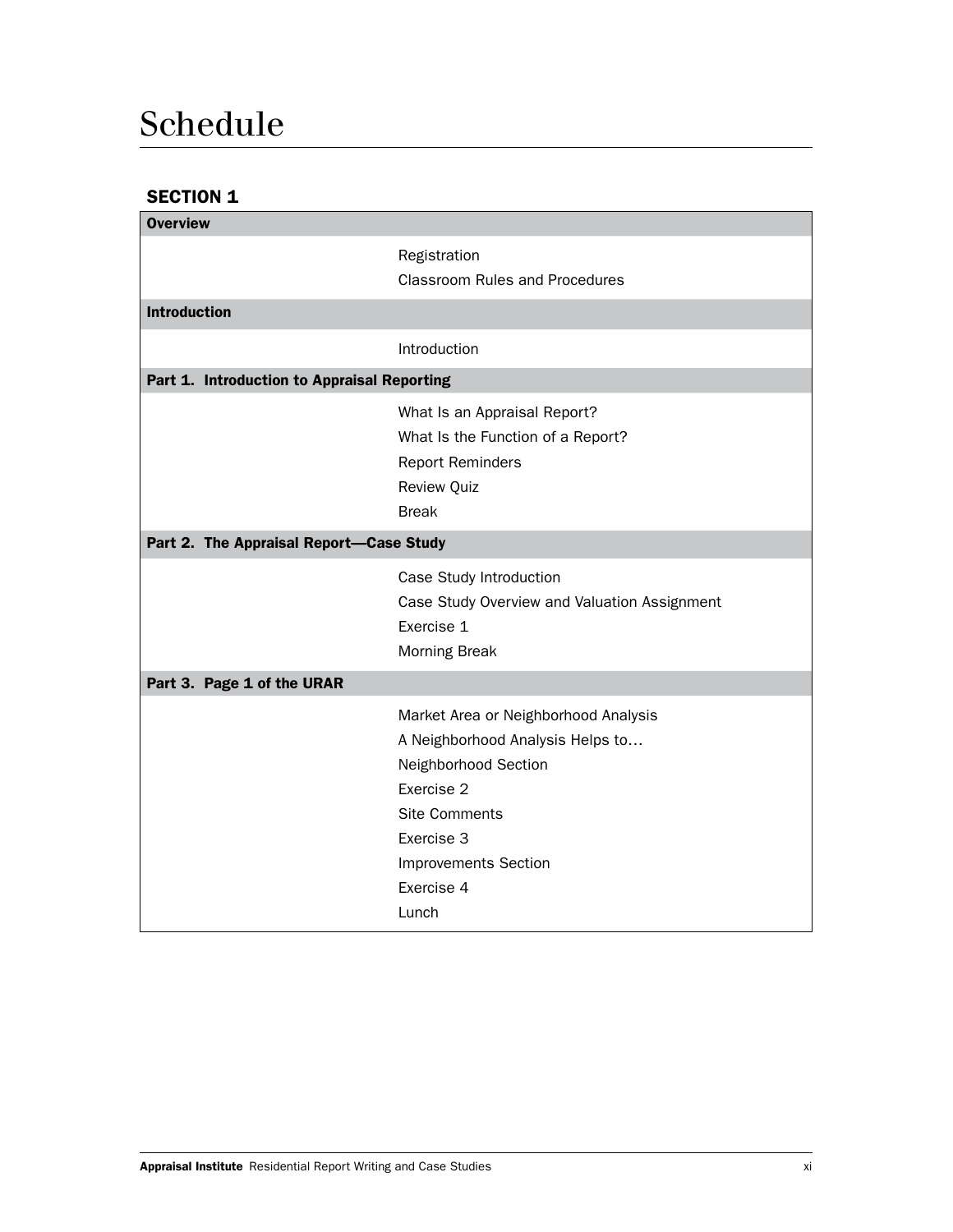#### SECTION 2

| Part 4. A Convincing Style                      |                                          |
|-------------------------------------------------|------------------------------------------|
|                                                 | Stay Out of the Report                   |
|                                                 | Don't Hedge Conclusions Unnecessarily    |
|                                                 | The Passive Voice                        |
|                                                 | Past or Present Verb Tenses              |
|                                                 | Keep It Simple                           |
|                                                 | Strive to Be Specific and Precise        |
|                                                 | <b>Review Quiz</b>                       |
|                                                 | Afternoon Break                          |
| <b>Part 5. Punctuation Review</b>               |                                          |
|                                                 |                                          |
|                                                 | Commas                                   |
|                                                 | Semicolons                               |
|                                                 | Colons                                   |
|                                                 | Hyphens                                  |
|                                                 | <b>Review Quiz</b>                       |
| Part 6. Reporting the Sales Comparison Approach |                                          |
|                                                 | Explaining the Sales Comparison Analysis |
|                                                 | Afternoon Break                          |
|                                                 | Examples of Support for Adjustments      |
|                                                 | Exercise 5                               |
|                                                 | <b>Homework Assignments</b>              |
|                                                 |                                          |
|                                                 | <b>Practice Test</b>                     |